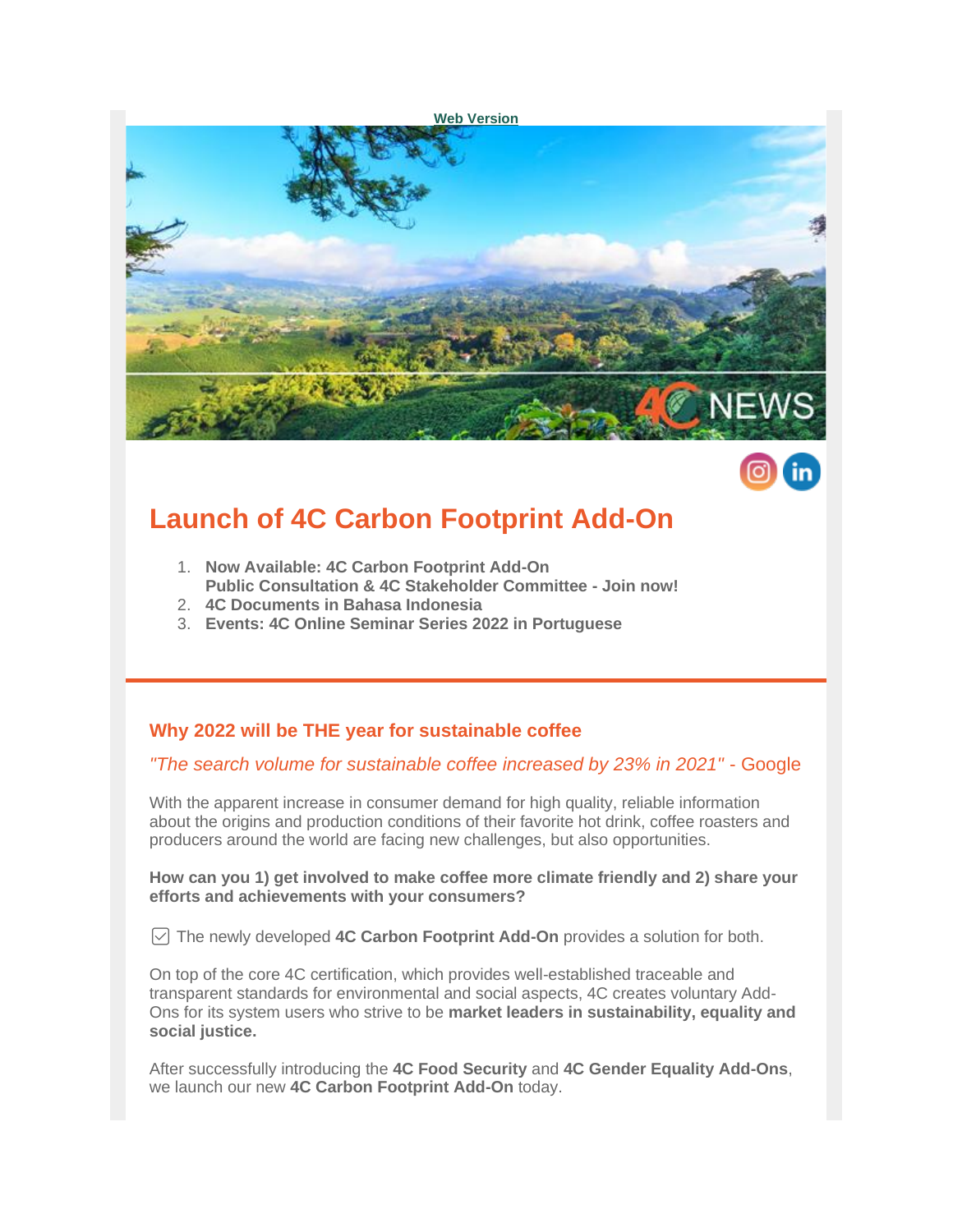#### **[Read more](https://amxe.net/io0aec4n-5al0rhw6-6b13qtrm-vah)**

#### **Public Consultation**

**Public consultation** has always been a vital driver for 4C in all of its actions and innovations to continuously work on improving the 4C certification system. The new Carbon Footprint Add-On is now available and we are looking forward to your feedback until **16 March 2022** - Let's join forces to work towards a more climate friendly future in coffee cultivation and processing! Download the document **[here.](https://amxe.net/io0aec4n-5al0rhw6-95oekegn-lq1)**

#### **4C Stakeholder Committee**

4C will also set up a **Stakeholder Committee** to exchange knowledge and experience to further develop the 4C Add-On and its application on the ground. The participation in the stakeholder committee is **open for all 4C system users**: Managing Entities of 4C Units, Certification Bodies, Intermediary Buyers and Final Buyers.

**Join us now** in our Stakeholder Committee to make coffee more sustainable in 2022!

**[Register here](https://amxe.net/io0aec4n-5al0rhw6-bgi8dtua-1xs)**

#### **4C Documents in Bahasa Indonesia**

As 4C is constantly expanding its global network, our materials and documents are becoming available in **additional languages**: The newest addition to the 4C Document Library are the translations of the following important documents in **Bahasa Indonesia**:

- **[4C Code of Conduct v.4.0](https://amxe.net/io0aec4n-5al0rhw6-fqggmjhj-1bh3)**
- **[4C System Regulations v.4.0](https://amxe.net/io0aec4n-5al0rhw6-jwcz5spy-17s6)**
- **4C Certification [Step-by-Step for Producing Groups \(4C Units\)](https://amxe.net/io0aec4n-5al0rhw6-mdflph37-d99)**
- **[4C Certification Step-by-Step for Chain of Custody \(CoC\)](https://amxe.net/io0aec4n-5al0rhw6-os7k7t9j-unj)**

**Terima kasih banyak!**

## **Events: Série de Seminários 4C Online em Português - 4C Online Seminar Series in Portuguese**

Após o sucesso das séries de seminários online que o 4C iniciou em 2020, e que já foram oferecidos em inglês e espanhol, temos o prazer de anunciar uma série de seminários online em português. A série cobrirá temas estratégicos em sustentabilidade hoje, tanto para fornecedores quanto para compradores das cadeias produtivas do café.

**Esperamos ver vocês lá!**